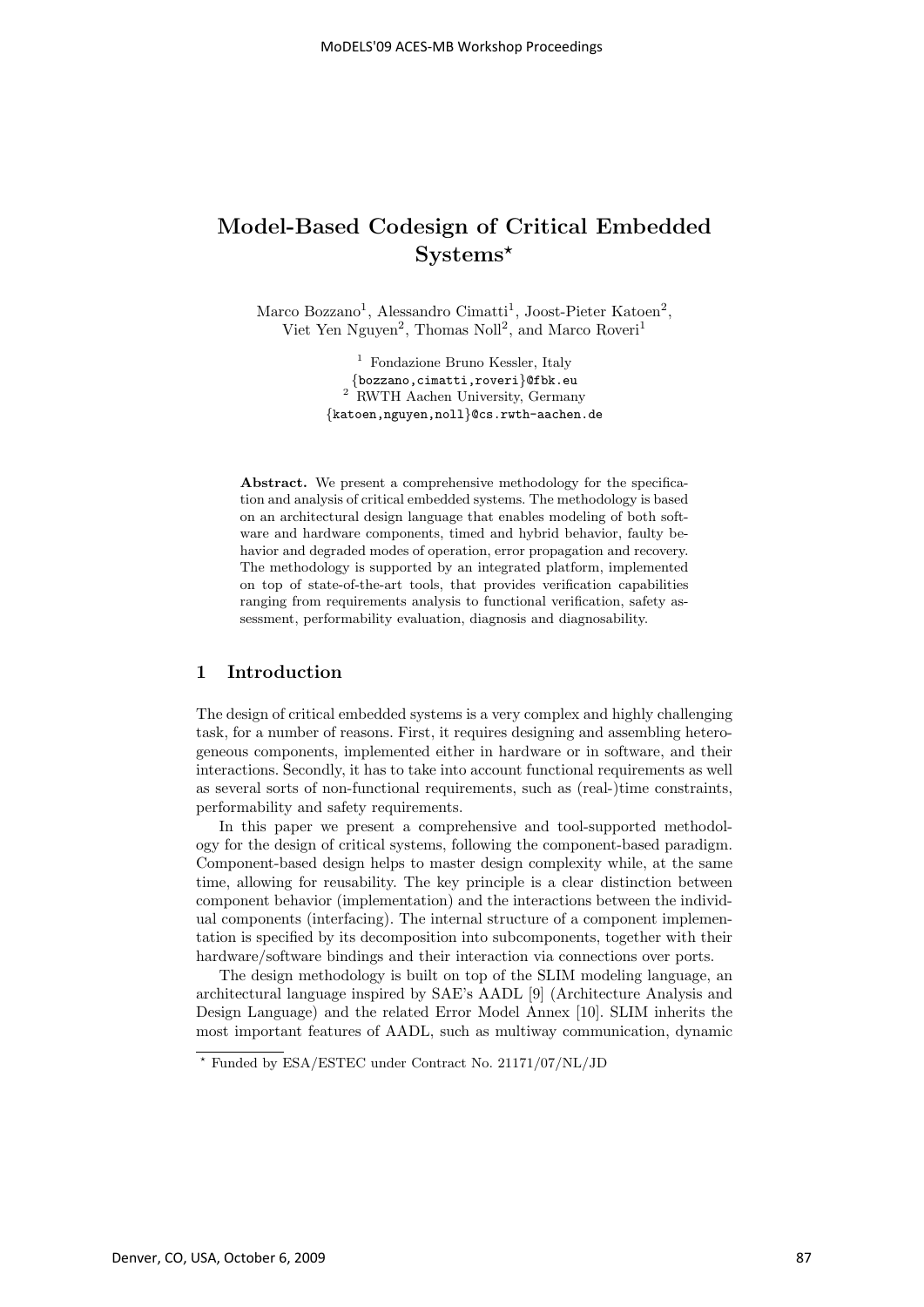reconfiguration of components and port connections, and probabilistic error behavior and propagation, while enriching it with constructs to express timed and hybrid behavior. Moreover, the SLIM language is endowed with a formal semantics that cover all of its aspects in a clear and unambiguous way [3].

The methodology proposed in this work is targeted at the architectural design of critical embedded systems, and in particular it covers modeling and verification of the following aspects: requirements analysis, verification of functional correctness, safety assessment and fault tolerance measures, quantitative and performability analysis, and partial observability analysis, including effectiveness of the FDIR (Fault Detection, Identification and Recovery) components.

The proposed approach is being investigated in the COMPASS project<sup>3</sup> (Correctness, Modeling, and Performance of Aerospace Systems) in the aerospace domain, and results as a response to an invitation to tender by the European Space Agency. The techniques described in this work, however, are applicable in general to every domain where design of critical embedded systems is involved.

The paper is structured as follows. In Section 2 we describe the main features of the SLIM language; in Section 3 we give an overview of the methodology; in Section 4 we discuss the COMPASS tool, implementing the methodology, and finally we draw some conclusions and discuss future directions in Section 5.

### **2 The SLIM Language**

The SLIM language follows the component-based paradigm. In SLIM, it is possible to refer to both software (e.g. threads and processes) and hardware components (e.g. memories and processors) as first-class objects. Each component is given via its type, describing the interface, and its implementation, describing the interactions via a finite state automaton. Sets of interacting components can be grouped into composite components, enabling the modeler to manage the system's complexity by introducing a component hierarchy. Communication is achieved via exchange of messages on event ports, in a rendez-vous manner. Moreover, components may exchange data through typed data ports (e.g. bool, integer and real data types). Timed and hybrid behavior can be expressed by means of real-valued variables with (linear) time-dependent dynamics.

The resulting hierarchical system model, also referred to as *nominal model*, describes the system behavior under normal operation. This is complemented by an error model which expresses how the system can fail. Moreover, a subset of the nominal components may be designated as dealing with error diagnosis and recovery; they are referred to as FDIR (Fault Detection, Identification and Recovery). The error model expresses how faults may affect normal operation and may lead the system into a degraded mode of operation. It is modeled as a probabilistic finite state automaton, where transitions may occur due to error events which may be annotated with a rate that indicates the expected number of occurrences per time unit. Transitions can also occur because of error propagations from other components. The nominal and error models are linked through

<sup>3</sup> http://compass.informatik.rwth-aachen.de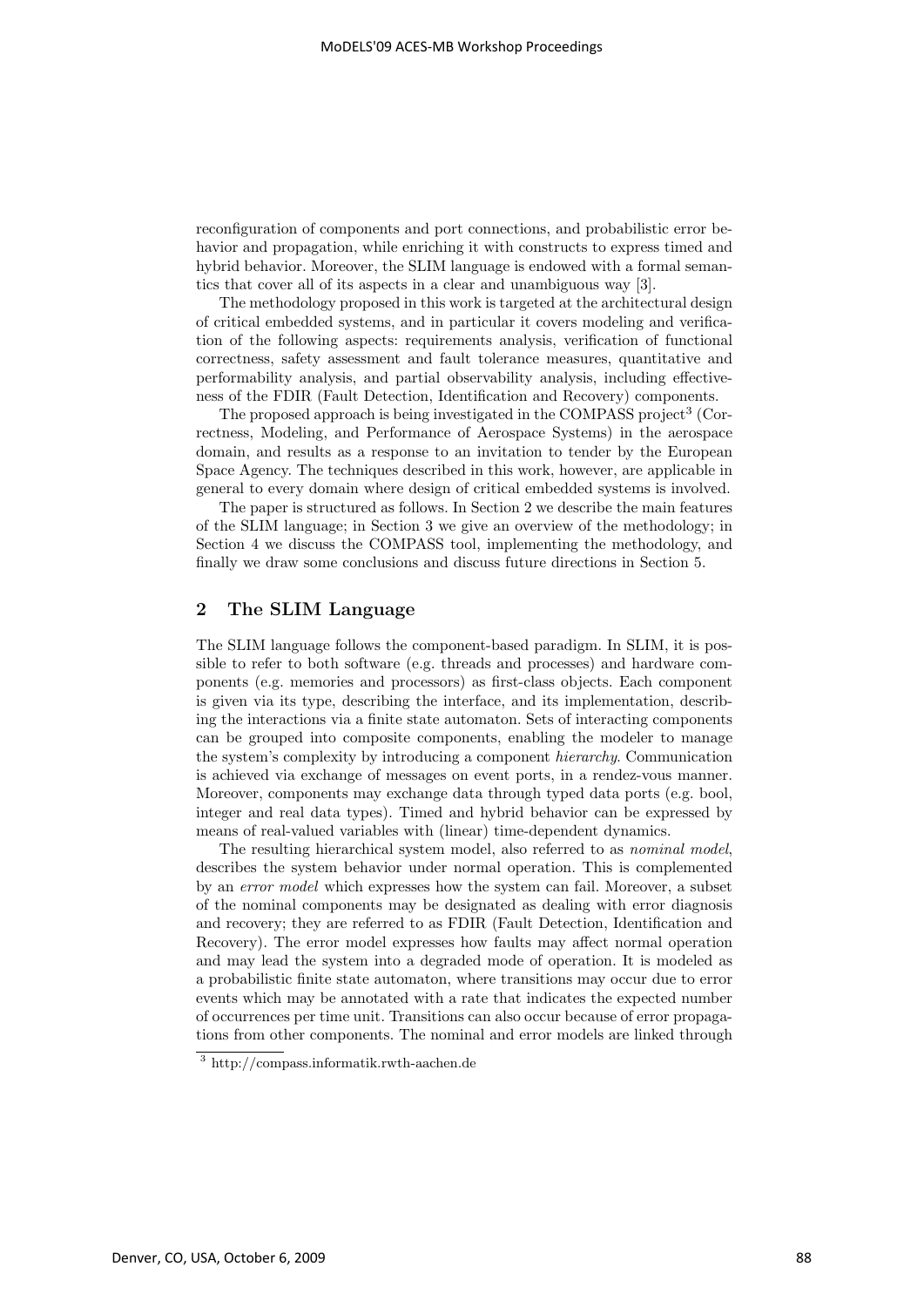a so-called fault injection. A fault injection expresses the effect of the occurrence of the corresponding error on the nominal model. Multiple fault injections are possible. The process of integrating the nominal models with the error models and the fault injections, is called model extension [4]. Finally, in order to enable modeling of partial observability and analysis of FDIR components, the SLIM language allows the modeler to explicitly define a set of observables.

We refer to [3] for a more detailed description of the language, a discussion of the similarities and extensions with respect to AADL, and a simple example (a processor failover system). Moreover, [3] presents a formal semantics for all the language constructs, based on networks of event-data automata (NEDA).

## **3 Methodology**

The methodology discussed in this paper is inspired by the framework described in [1], which provides a unifying view of different aspects of system engineering, within the context of model checking. In order of increasing complexity, the first problem that we consider is system functional correctness. Functional requirements are traditionally expressed in temporal logic, e.g. Computation Tree Logic (CTL) or Linear Temporal Logic (LTL). Technologically, model checking techniques are used to exhaustively explore every possible system behavior, providing a formal guarantee that a given requirement is obeyed.

Safety analysis investigates the behavior of a system in degraded conditions, that is, when some parts of the system are not working properly due to malfunctions. It includes hazard analysis, whose goal is to identify all the hazards of the system and ensure that the system meets the safety requirements that are required for its deployment and use. Examples of hazard analysis techniques are Fault Tree Analysis (FTA) and Failure Mode and Effects Analysis (FMEA). Model-based safety analysis is in turn based on model checking techniques [4].

Quantitative analysis and performability aim at evaluating system performance with respect to timed and probabilistic requirements. They also include probabilistic versions of safety and diagnosability measures. The related requirements can be expressed in Continuous Stochastic Logic (CSL). The implementation of these analyses is based on probabilistic model checking techniques.

Diagnosis can be seen as the problem of safety analysis carried out at runtime. It is usually performed on systems which provide limited run-time sensing, and under the hypothesis of partial observability. Diagnosis starts from the observed run time behavior of a system, and tries to provide an explanation (in terms of hidden states). In particular, diagnosis is often the problem of identifying the set of possible causes of a specific unexpected or faulty behavior. Probabilistic information can be taken into account, in order to search for the most likely explanation. Another related problem is diagnosability, i.e., the analysis, at design time, of diagnosis capabilities. Finally, the problem of synthesis consists in the automatic generation of controllers from specifications. The latter problem has been tackled by planning techniques based on model checking.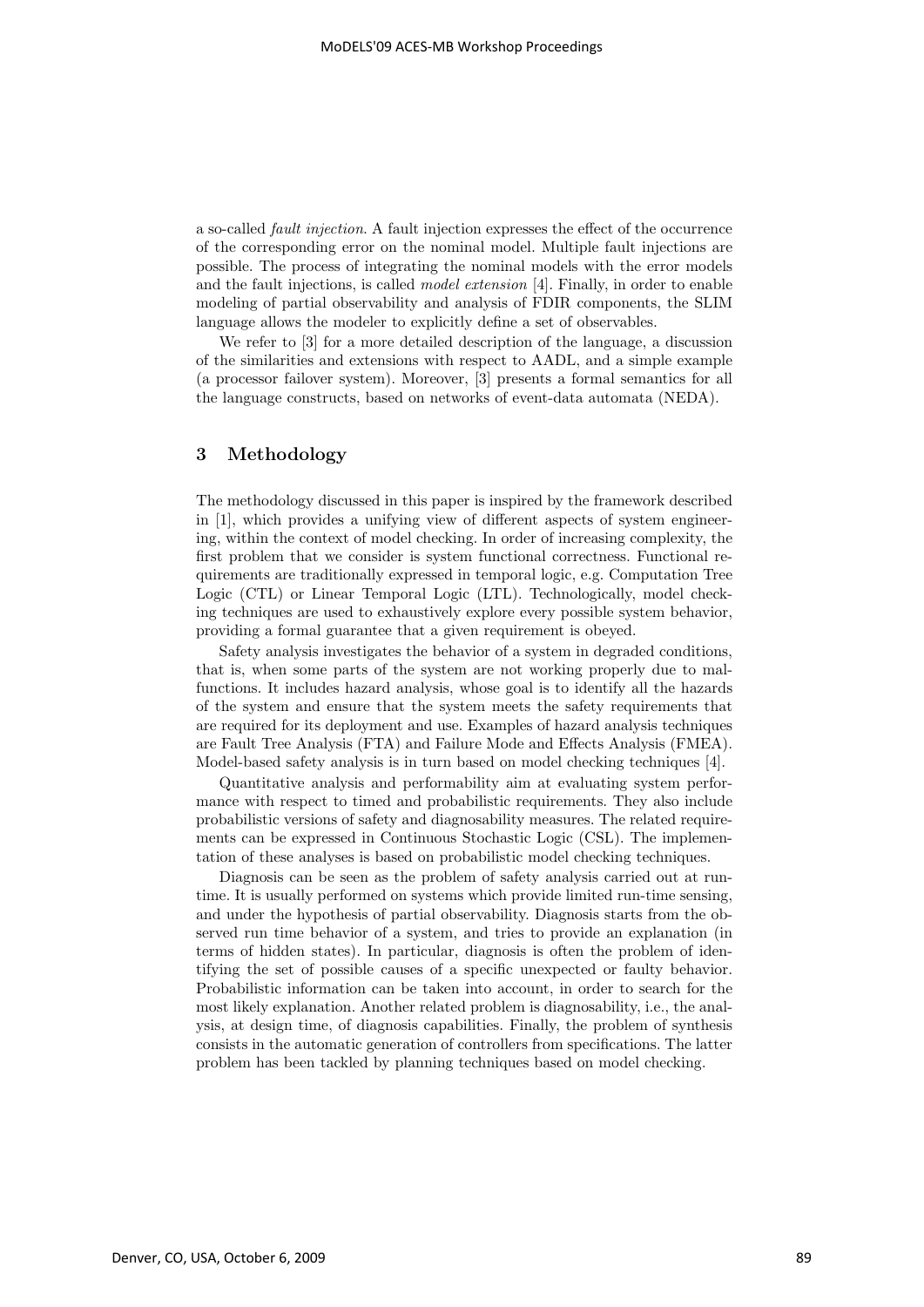Finally, requirements validation is used to check correctness and completeness of a set of properties. Requirements validation is performed before the system architectural design starts, and has the goal of ensuring the quality of system requirements. In particular, our approach enables checking for logical consistency, i.e., freedom from contradictions. Moreover, it is possible to check whether a given set of properties is strict enough to rule out unwanted behavior, and not too strict to disallow for certain desirable behavior.

## **4 Tool Support**

The methodology is supported by an integrated toolset, which is built on top of existing state-of-the-art tools for formal verification, based on model checking. In particular, the toolset builds upon the NuSMV [7] symbolic model checker, the MRMC [6] probabilistic model checker, and the RAT [8] requirements analysis tool. The architecture of the tool set is shown in Fig. 1. The toolset takes as input a model written in the SLIM language, and a set of property patterns, used to instantiate formal requirements. Depending on the context, instantiated properties are expressed in CTL, LTL or CSL temporal logics.

A few building blocks take care of performing model extension, translating the SLIM input model into NuSMV and MRMC formats when needed, and visualize traces and fault trees.

The following analyses are supported. Requirements validation is used to analyse the quality (correctness and completeness) of the requirements, and is carried out by the RAT tool. Correctness verification focuses on verification of functional requirements, and is implemented on top of



**Fig. 1.** Architecture of the toolset.

NuSMV; NuSMV implements standard symbolic model checking techniques such as BDD-based and SAT-based (bounded) model checking, as well as SMT (Satisfiability Modulo Theory)-based techniques to deal with hybrid models. Safety analysis supports two of the most popular hazard analysis techniques, namely FTA and FMEA, that are carried out by FSAP [5], a plugin of NuSMV. Diagnosability analysis focuses on the evaluation of the effectiveness of the FDIR